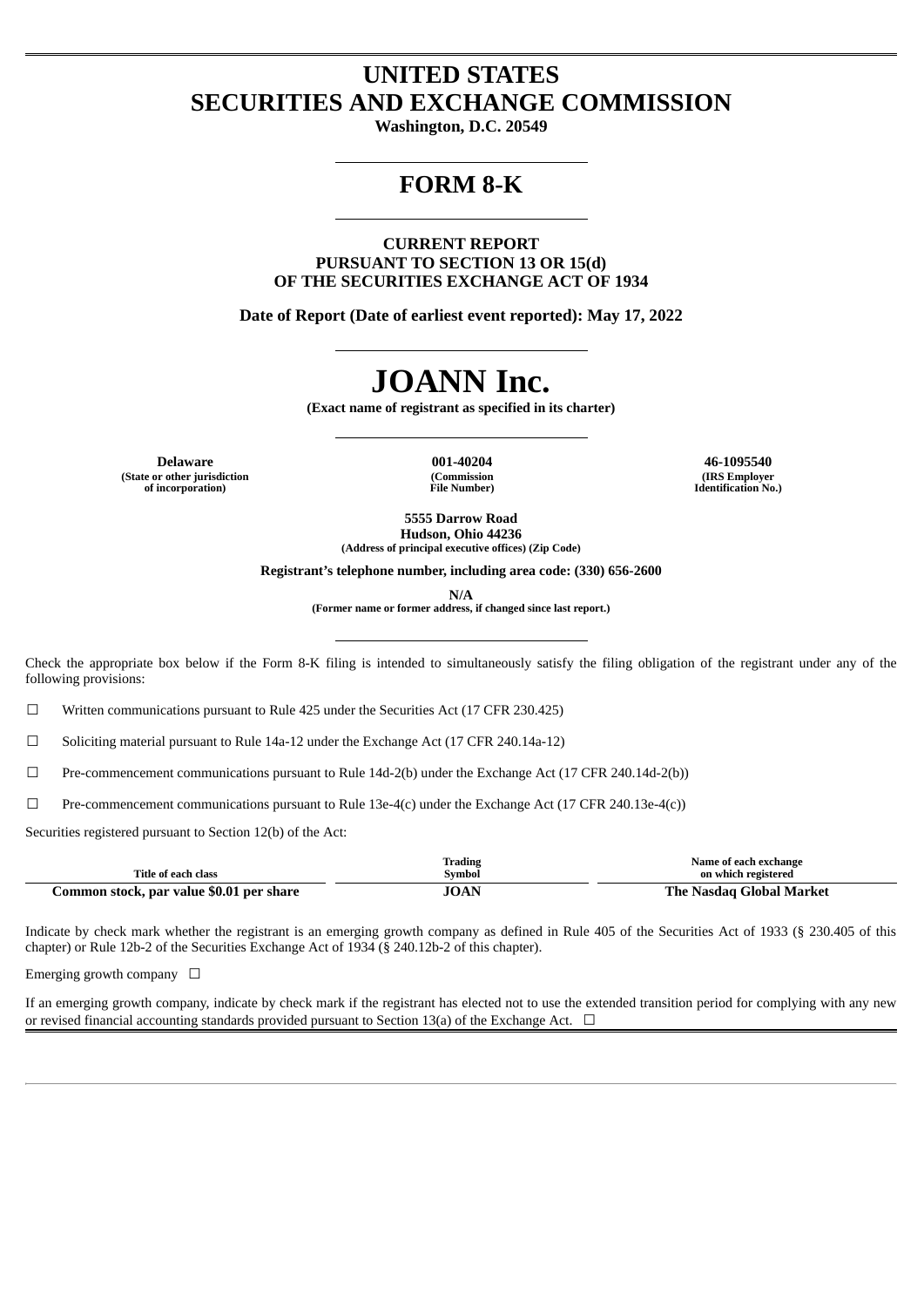#### Item 5.02 Departure of Directors or Certain Officers; Election of Directors; Appointment of Certain Officers; Compensatory Arrangements **of Certain Officers.**

On May 17, 2022, John Yoon notified the Board of Directors (the "Board") of JOANN Inc. (the "Company") of his intention to resign as a Class III director of the Board due to his retirement from Leonard Green & Partners, L.P. The effective date of Mr. Yoon's resignation will be determined following further discussions between Mr. Yoon and the Board.